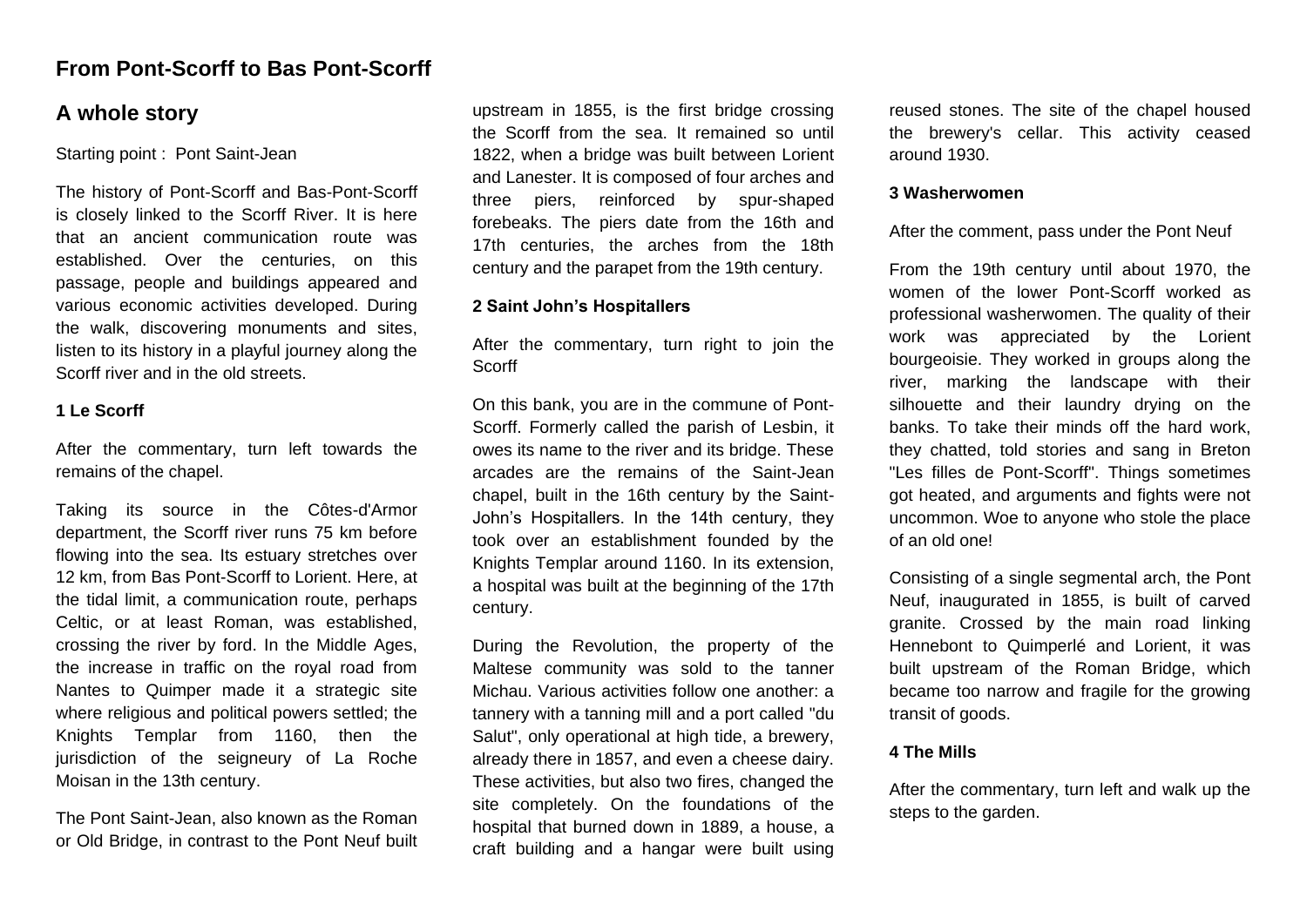After 1850, in full industrial expansion, three mills were operating on this site. On the Cléguer side, the Maria mill, with two wheels, was used for milling cereal. On the Pont-Scorff side, the Princes' mill, named after the powerful Princes of Rohan-Guémené, was already active in the 17th century. It was associated with a fishery, a stone device consisting of passes used to catch fish. Bought in 1827 by the tanner Michau, it was rebuilt before burning in 1894, and then restored to be used as a hotel. Between 1998 and 2017, it housed the Odyssaum, a Wild Salmon Discovery Area, and is currently being converted into a nature and environment leisure centre.

Between 1850 and 1856, the tanner Michau destroyed the fishery to build a dam to supply a tanning mill built on the islet. It is easily recognizable by its square floor and hipped roof. Oak bark was crushed to obtain "tan" powder which, macerated for several months with skins and water in wooden vats, gave flexibility and resistance to the leather.

This activity ceased in the 20th century and, in 1977, the site was acquired by the Fédération de Pêche du Morbihan. A collective project, involving the buyer, local fishing associations, the National Institute of Agronomic Research and the Higher Council for Fisheries, enabled a station to control migratory salmonids and an aquatic ecology laboratory to be set up. Since 1994, this collective has been working to study and preserve the Scorff, unique in France and

recognised at European level. Activities and visits are regularly organised there.

#### **5 The Salmon Festival**

After the commentary, exit the garden on the road side.

The environmental centre gave birth to the Salmon Festival in 1995. It takes place at the beginning of July, offering events related to the preservation of the river. Supported by the Pont-Scorff Animation association and its partners, it is also renowned for its musical and festive program, which takes place partly downstream at the Saint-Urchaut manor house. Before leaving the Adol garden, named after a wood merchant from the Bas Pont-Scorff, do not miss the small washhouse, hidden in the vegetation near the magnificent ornamental purple beech.

Above, the private wood of Leslé was part of a seigneury identified in the 15th century with a manor and tenant farm. The recreational castle and its outbuildings, built around 1750, were badly damaged during the Revolution. The estate, acquired by the de Polignac family prior to 1900, preserves part of the farm buildings and the chapel from 1787. Behind the perimeter wall of the Adol garden, a private path, once a road, leads upstream to the Leslé mills. As here, in around 1859 there were two grain mills. a tan mill and a fishery.

#### **6 The Casse-Cou**

After the commentary, go up the Casse-Cou.

On either side of the rue du Vieux Pont, the number of houses grew over the centuries. The oldest date back to the 18th century, and were redesigned in the 20th century. In the past, crossing the deep Scorff Valley was not an easy task. On the Pont-Scorff side, it was necessary to go up a steep hill, aptly named "Casse-Cou" (breakneck), nowadays equipped with steps. It is said that heavy hitches were helped up by pulling the animals with a rope. Before 1818, a parallel, less steep track was created. It goes directly to Quimperlé without going through the town hall square. The debate was reopened in 1847 with the construction of the road leading to the Pont Neuf. But, the Prefect refused the commune: the communication axis would avoid the town centre.

#### **7 The square and the schools**

After the comment, cross the square to the right.

In the Middle Ages, religious and seigneurial powers on the Scorff crossing gave rise to a village on this plateau. The Casse-Cou path splits into two paths around a triangular square. One, on the left, leads to Quimperlé, the other, on the right, to Arzano. On either side, buildings, dwellings and businesses flourished. Around 1830, the municipality bordered the square with a low wall and planted trees.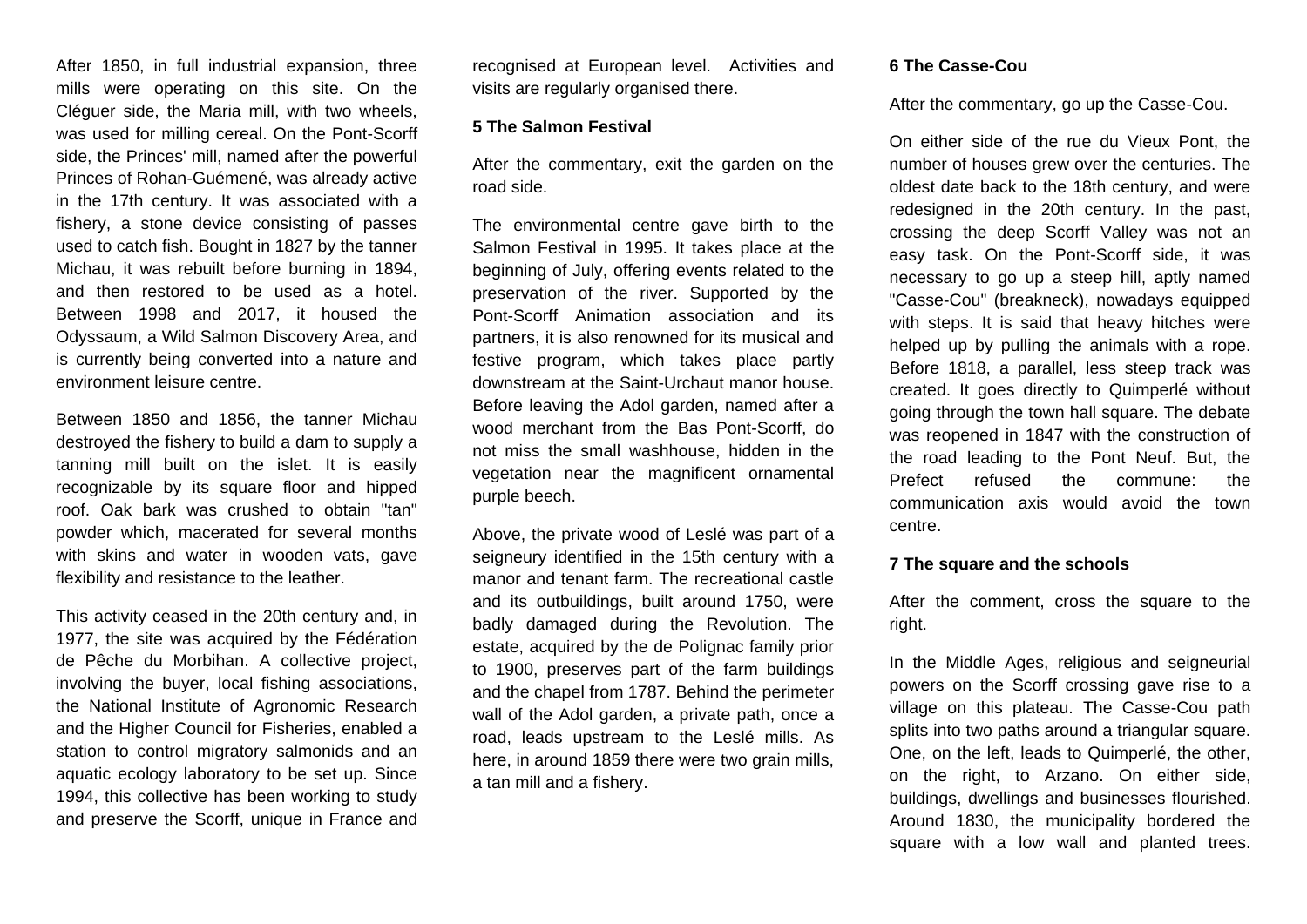Around 1835, it also built a school and town hall topped by a clock.

Built on T-shaped plan to fit the narrow plot, it includes a town hall on the ground floor and apartments on the first floor. At the back, in the perpendicular building, the school, with classrooms and playgrounds, could accommodate 130 students. It remained a boys' school until 1969. Restored with the support of the Heritage Foundation, it has been home since 2012 to the works of the Dutch artist Pierre de Grauw, which you can also admire in the city's various public spaces. Just next door, the private school Notre-Dame du Rosaire, now the Maison des Associations, was built in 1898 to accommodate girls. It combines, on the street side, the teacher's house and classrooms, at the rear, in the return wing, other classrooms and the courtyard.

#### **8 La Maison des Princes**

After the comment, leave the square on the right.

The Maison des Princes, built in two campaigns between 1565 and 1577, is the former court of justice of the jurisdiction of Roche Moisan, which depends on the Princes of Rohan Guémené. In the Second Renaissance style, this two-storey granite and tufa house is the oldest structural element in the square. Its door, surmounted by a triangular pediment, its dormers decorated with fire pots and a shell engraved with a human head, its inclines carved with fabulous animals and dogs, its

oculus and corner windows, very popular in the 16th century, all underline the social importance of the building where the Seigneur's justice was doled out.

This power is also recalled in the humanistic Latin inscriptions engraved on the window lintels: "Know thyself", "Just for humanity", "perfect contentment". After the Revolution, the building became a residential building: two rooms were used for the "new" justice of the peace and for meetings of the Municipal Council. Over the years, there has been an inn, the gendarmerie, a carpentry workshop, a tobacco shop... The municipality purchased it in 1920, moving the town hall to it in 1925. The building was beautifully restored in 1993.

## **9 Around the Square**

Along the square, a series of houses from the 18th to the first quarter of the 20th century sit alongside each another. They are characteristic of a new distribution of living space, which started in the cities in the 17th century. Recognizable from their facade with symmetrical bay windows, already copied from the Maison des Princes and especially the neighbouring house, dated 1738, they were generally comprised of three vertical sections, sometimes more.

The bay windows, arched or with a straight lintel, were sometimes inserted in stone block walls, sometimes projecting in uneven blocks at the base to be rendered. Corner chains, cornices and carved stone bands complete

these refined decorations. Two of these houses were built set back with a garden, one of which was built in 1911 on a square plan. Aligned and terraced, the others preserve vestiges of previous buildings, fireplaces, wall cupboards....

#### **10 Rue terrien**

After the comment, immediately turn left into the alleyway

The rue Terrien bears the name of the Abbot Terrien. Once called Rue de l'Église, it led to Arzano, but also 1½km away to the "village of Lesbin", the parish headquarters. Its church, already known in the 14th century, has become a chapel and still has a cemetery surrounded by walls. On your right was the small church of Notre-Dame. It became too small and risked falling down, so it was sold in 1896 and destroyed to build houses.

Along this alleyway, there are houses similar to the ones in the square, with symmetrical windows, of the ternary type or with a storey under the roof. Built in the 19th and 20th centuries, they blend with regular block facades, preserving here and there older architectural details, a 16th century curved lintel, a 17th century arched door.

No. 1 rue Terrien, on your left, an old merchant's house, dating from the 17th century, offers a glimpse of what this commercial district was like at that time. Built on a narrow medieval plot, it has a stone gable on the street. The ground floor was reserved for the shop,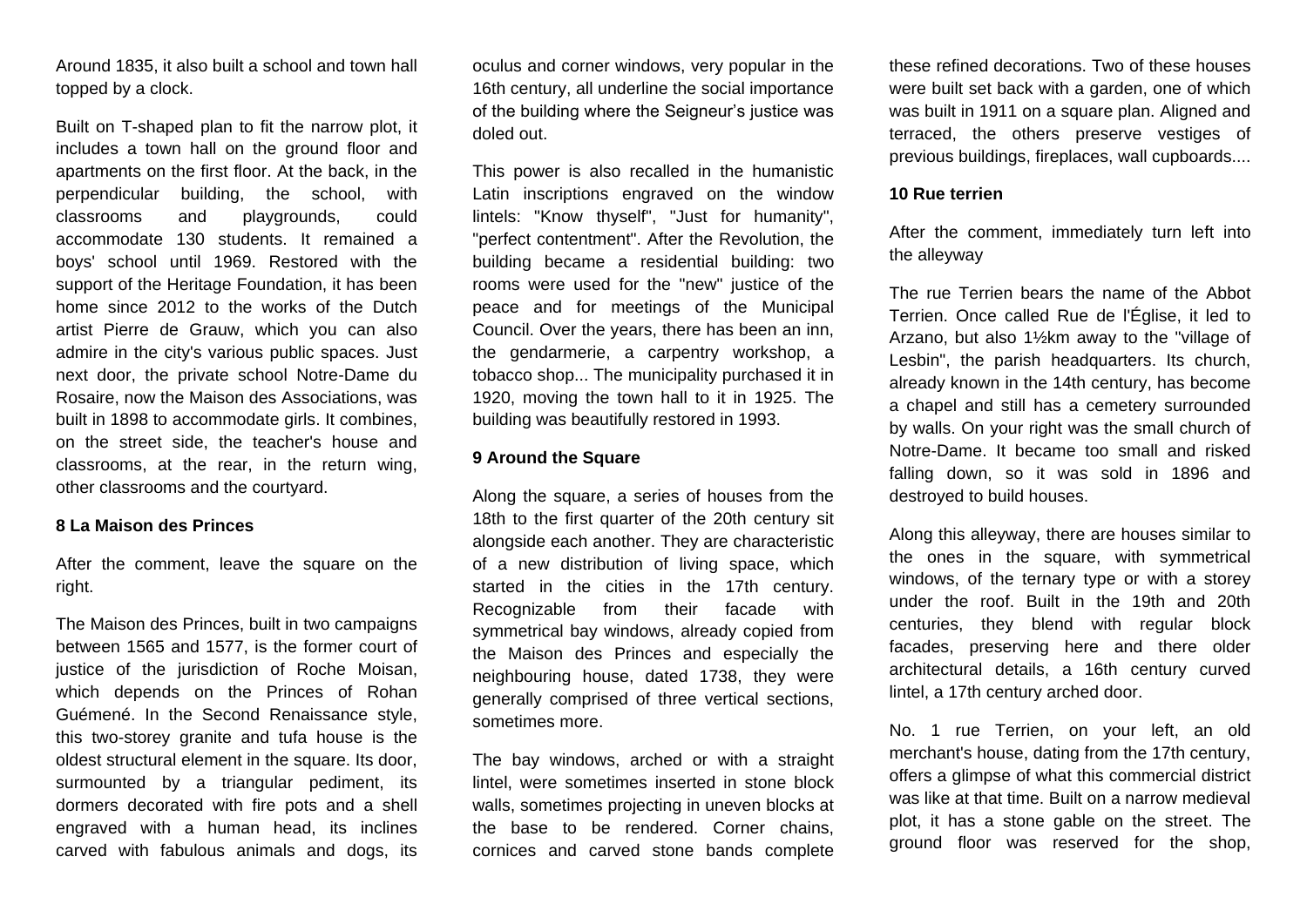indicated outside by the projecting window display. A spiral staircase, housed in the turret on the south wall, leads to the first floor and the attic. A dwelling of the same type is still visible at the top of the street.

## **11 L'Atelier d'Estienne**

After the commentary, turn left.

Rich in heritage, the municipality of Pont-Scorff has been promoting the tourist and cultural development of its city for 30 years. With its Ville des Métiers d'art label, it combines tradition in its projects, restoration that respects the identity of old buildings, and modernity, calling on artists and craftsmen to design the spaces. Don't miss the water garden and its fountains on your right.

The former 17th century merchant's house contains the Atelier d'Estienne, a space for contemporary art. With a policy supporting the creation and dissemination of contemporary art in Brittany, L'Atelier helps the public discover art and welcomes visual artists in residence. Artists create and sell their work: paintings, sculptures, videos, photos, installations. For more than 20 years, the highlight of the program has been the "L'art chemin Faisant" route, presenting installations throughout the town every summer and up to the Saint-Urchaut manor house on the banks of the Scorff.

#### **12 A former court**

After the commentary, take the alley on the right.

From the back, the Maison des Princes, built in a U-shape, reveals its function as courthouse, with the Gabelle on the left and the prison on the right. The gabelle, whose north window bears the date 1565, is surprising since Brittany was exempt from this royal salt tax, but perhaps disputes related to this tax were judged here. The single-cell prison can be identified by its barred window and its north gable topped with a crescent moon.

In the corner, the tower with its hipped roof, houses a beautiful wooden staircase. Inside, most of the rooms, including the prison, have fireplaces. Combining granite and tufa, of Renaissance inspiration, they are particularly well preserved and decorated in the vast reception rooms. This is where conflicts and offences, thefts, but also successions and crimes were judged. Part of the building was also used as accommodation for officers in charge of applying justice.

#### **13 The Church of the Sacred Heart**

After the commentary, turn right into the alleyway after the church.

In 1894, Mr. Donald Le Court de Béru, owner of the Saint-Urchaut manor house, donated a piece of land purchased in 1886 on the square to the town, on condition that a church be built there. It replaced the ruined chapel and the church of Lesbin, too far from the village. Essentially made of granite, the église Sacré-Cœur de Jésus was built between 1892 and 1897 on a Latin cross floor plan. Large and bright, it is composed of three naves. Its brickwork pointed vaults are covered with a plaster coating with a stone-style decoration. The nave, aisles, transept, choir and side chapels house furniture and statuary contemporary to the construction.

A small peculiarity, due to lack of financial resources, the main elevation remained unfinished and a wooden bell tower was built behind the side chapels. At first temporary, it became permanent. It is said that a donor proposed to fund it, as long as his coat of arms was inscribed on the construction. His proposal, considered unfashionable, was not accepted. It is said that the town of Pont-Scorff was spared Allied bombardments between 1939 and 1945 because it didn't have a high bell tower.

## **14 La rue Langle de Cary**

After the commentary, turn left and go up the rue de Lorient.

At the crossroads of two departmental roads, this street, created to avoid the steep cassecou, owes its name to a French military officer in the First World War, Fernand de Langle de Cary, born in Lorient in 1849 who died in Pont-Scorff in 1927. After 1818, houses and businesses characteristic of the ternary type sprung up here. Only the house at number 23,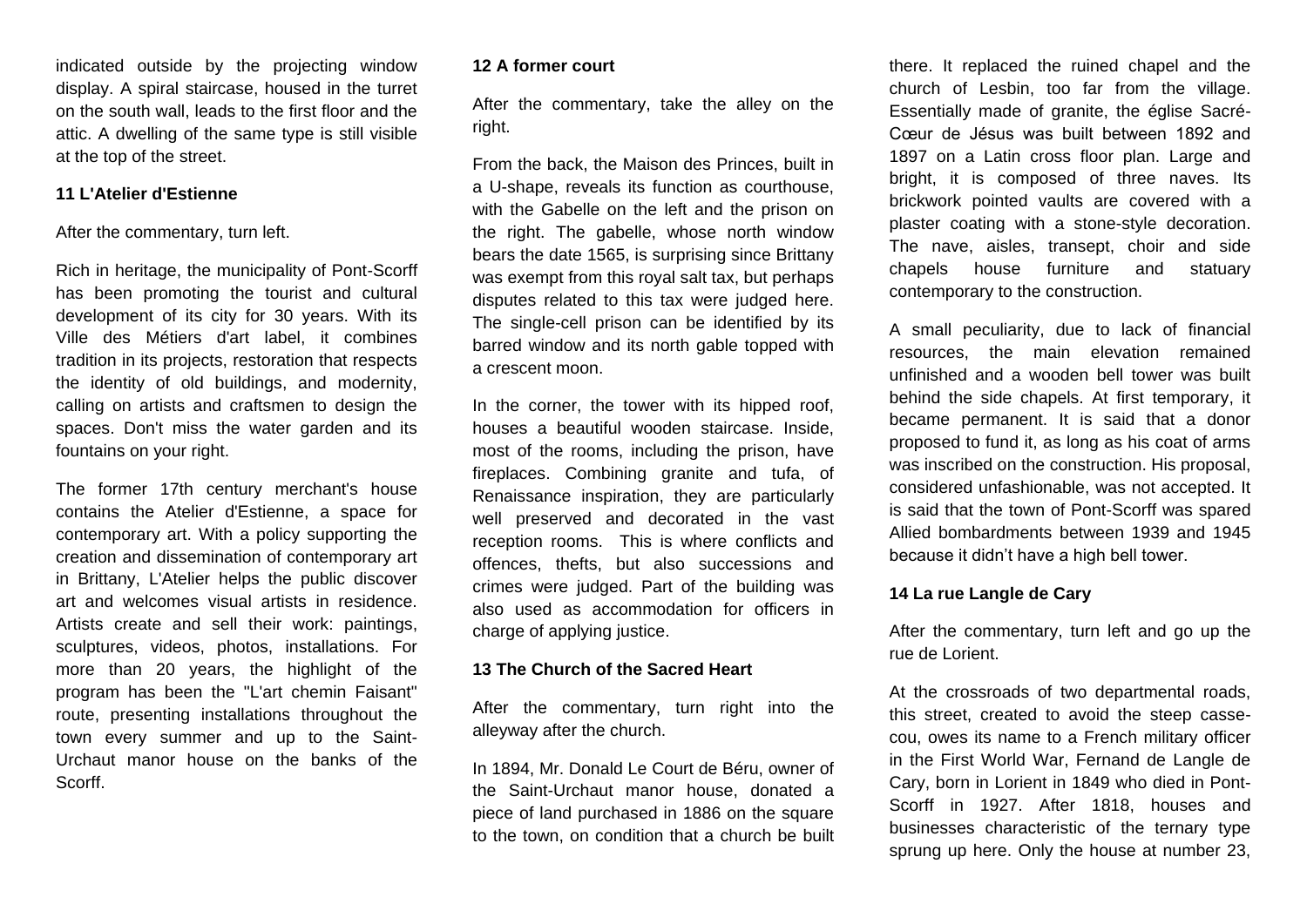with five spans and stone pediment dormers, now coated in cement, dates from 1787. At the intersection and on your left up rue de Lorient, new buildings have recently been built in this style.

### **15 La Cour des métiers d'art**

After the commentary, cross the courtyard and exit to the right through the gate

The town of Pont-Scorff is labelled a city of craft thanks to the traditional know-how of its craftsmen, gathered around the Cour des Métiers d'Art. Arranged on three levels separated into a shop and an exhibition area, the Cour des Métiers d'Art invites visitors to admire the creations of selected craftsmen from all over France throughout the year. Tradition and modernity are intertwined in the works to make you discover contemporary and original creations, available for sale.

The courtyard is housed in a set of old dwellings from the 16th to the 19th century, completely restored in 1993. The backyard has been refurbished, combining green spaces and paving, long stretches of roofing and drip walls with bay windows lighting the workshops. It also preserves two outbuildings built after 1818, one made of granite blocks and the other of wood. A massive well made of octagonal carved granite completes this ensemble.

## **16 Rue Prince de Polignac**

After the comment, go to the square and continue straight ahead.

The rue Prince Henri de Polignac, on the old route of the road from Brest to Paris, preserves some old houses among the mainly ternary houses of the end of the 19th century. At number 8, the corner house was converted in the 19th century to have three spans. Built in the first half of the 18th century, it has kept its side entrance serving the Craft Centre shop. In its extension, rue Théophile Guyomar, a dwelling, of windows aligned in sections, also created in the 19th century, preserves its original dormers. On top of a moulded pediment, decorated with pilasters, you can see a decoration of leaves and the date of their construction, 1564, followed by a name "Fouillezen Ian".

Opposite, there was once a hand pump that served to supply water to the population. It was replaced about fifteen years ago by a 19th century well from another commune. Its truncated coping and removable field stone made it easier to draw water from the lifting mechanism, which was once integrated into the lintel on pedestals carved with human masks. Returning to the square, at number 11, you will notice a house from the second half of the 18th century whose layout was adapted to its narrowing plot. It has one room per floor: the stacked chimneys are arranged in the drip wall at the back while the staircase is housed in the narrowest end, facing the door.

#### **17 Timbered house**

After the commentary, walk along the square and continue to the right.

A last testimony of the timber-framed urban houses of Pont-Scorff, number 30 provides a glimpse of how the square was configured in the 16th and 17th centuries. The wooden gable, with a simple assembly of posts and swivel posts, is protected by the projecting roof canopy. Built on a narrow plot, this 17th century house is organized according to a double depth layout with a room on the street, and a second one on the courtyard at the back.

It is accessed through the side entrance opening onto a long corridor that runs through the entire length of the building. Access to the floors is via a staircase located between the two rooms. On the left, the house at number 32, with five sections, was built around 1830 on the site of a timber-framed house. Only the curved carriage entrance and part of the basement remain. From 1668 to 1719, the Le Puillon family, seneschals in Pont-Scorff, lived there. Under the Ancien Régime, these officers performed administrative and judicial functions.

## **18 La Montagne**

After the commentary, continue along the path to the right

This vast esplanade, called La Montagne, offers a bird's eye view of Bas Pont-Scorff, which was immortalized on postcards many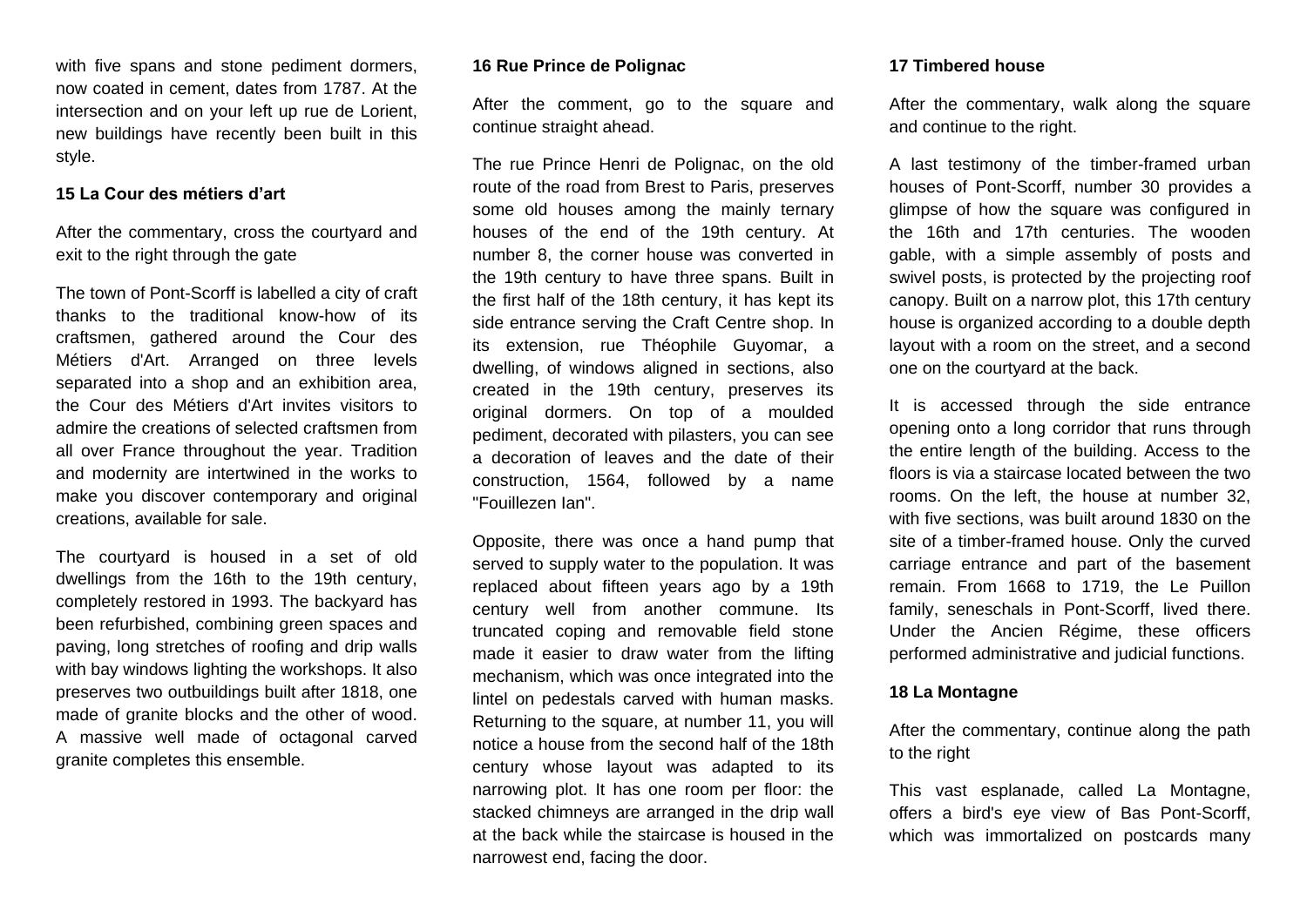times between 1900 and 1950. A place to walk, it has had various functions from one century to the next. During the 1939-1945 war, the Germans built barracks there to serve as a hospital. The underground bunker, to shelter the sick during the bombardments, is still visible. In 1829, when the town hall square was developed, the municipality decided to reserve "la Montagne" as a fairground.

In 1818, the site was sadly named "mount chagrin". Does this have to do with the justice exercised in Pont-Scorff by the Princes of Rohan Guémené? While offences led to fines or light corporal punishment, the same did not apply to the most serious crimes. The officers of the law used stocks to expose the condemned to public humiliation and gallows for hanging. Placed high and prominent, the latter, visible from the road crossing the Scorff, set an example and denoted the seat of high justice.

#### **19 The La Montagne Washhouse**

After the commentary, go down to the left, be careful of the steep and irregular path.

From 1851 onwards, the State subsidised the construction of communal laundries, which multiplied in the villages and then in the countryside. In Pont-Scorff, washerwomen, who protected themselves from draughts by braiding broom barriers, used to go to the washhouse in winter. The washhouse at La Montagne, fed by a spring and associated with a second washhouse below, consists of a shallow

rectangular basin surrounded by cut stones. Later, it was covered with a wooden roof.

Handwashing laundry was a difficult job. Carried in a wheelbarrow or bucket, the laundry was boiled in a cauldron placed on the tripod over a wood fire. Before soap became widespread, gorse or apple ash, rich in potassium carbonate, was added. The washerwomen continued their task at the edge of the pool, kneeling in a carrosse, a kind of crate lined with straw to protect the knees, soaping, scrubbing, washing, rinsing and wringing, using the beater and the brush. Once dried, the laundry was also ironed on demand.

## **20 Îlot Saint Jean**

After the commentary, continue to the right

On the left, you can see the îlot Saint-Jean. In 1820, on this arm of the Scorff, on a piece of land called Pouloraz adjoining the former site of the Hospitallers, Sieur Michau established his tannery. He installed tanks to macerate the leather, which was then rinsed in the Scorff and dried on racks in a shed. In 1827, he completed his installation with the construction of a tan mill. A board on its edge was placed in the Scorff to direct some of its water into the mill. The irregularity of the flow led the tanner to abandon it in favour of the new tanning mill built upstream in 1851.

On the other bank of the Scorff, an industrial laundry, created by Mr. Desard, was set up in the post-war period. Modernized, it became the

"Blanchisserie Clairette" in 1957, providing a washing, dyeing and dry-cleaning service. The last laundresses and the industrial laundry were in operation together until around 1970. While the former disappeared, the laundry continued to develop. Now a subsidiary of a worldwide group, the company specializes in the rental and servicing of professional clothing. It employs some seventy people.

#### **21 Scorff Estuary**

After the commentary, continue along the Scorff.

From Bas Pont-Scorff to Lorient, the Scorff estuary stretches over 12 kilometres. Twice a day, the fresh waters of the river and the saltwater of the sea mingle, gradually transforming the landscape, giving rise to reed beds and salt meadows as you approach Quéven. The banks of Bas Pont-Scorff, although flooded during high tides, are better for the freshwater plants characteristic of wetlands: irises, rushes, water hemlock.

On the rocky slopes and in the undergrowth, local species, oak, chestnut, country maple, willow and ash trees, mix with those brought by man over the centuries, pines, firs... There are also some very old box trees here, introduced by the Romans. They are currently competing with plants and shrubs that have escaped from gardens: bamboo, bay, Himalayan balsam, recognizable by its pink flowers, and cherry laurel, both classified as invasive species. Growing from seeds deposited by the birds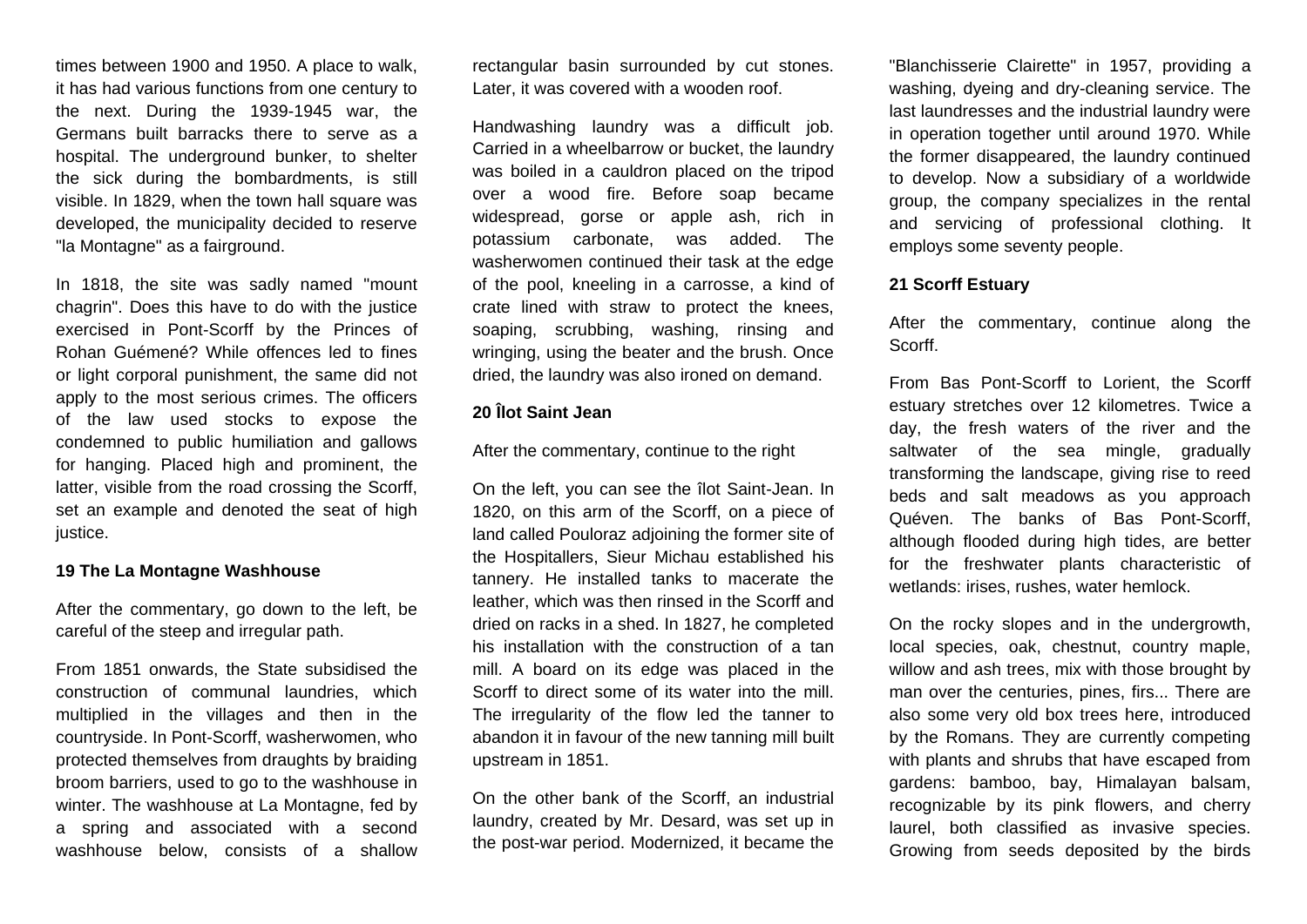feasting on its fruit, the cherry laurel has colonized the banks in less than thirty years.

#### **22 Fishing in the estuary**

This footbridge, built in 2010, allows staff to walk to the dairy located on the wooded heights of Pont-Scorff. Since the 1970s, milk and cheese produced by farmers in the sector have been packaged there. Taking advantage of the panoramic view of the river, you may catch a glimpse of some estuary fish. They have been an important food resource for the local population.

In the 20th century, about twenty registered fishermen fished for plaice between here and Quéven. Their boat was equipped with a net supported by long poles. With the help of the tides, they were allowed to set their traps across two thirds of the river to catch salmon that came back in spring and summer for breeding. The depletion of the fish put an end to this type of fishing around 1970. Until then, fishing was everyone's business; children and adults alike, because it brought food and income to the modest population of Bas Pont-Scorff: salmon, trout, eel, mullet, plaice, sea bass, shrimp... Everyone had their own technique: nets or sticks blocking the river, pike poles, harpoon, bottom lines, sieves, socks and even forks.

# **23 The Marine City**

After the commentary, continue straight on.

The Scorff Valley has been recognised as a "European site of natural interest" since 2008. The biodiversity in this valley is remarkable, with 15 animal and plant species and 12 natural habitats of European interest. Here, before the Second World War, the Scorff was bordered by natural wet meadows. Subject to tides and regularly flooded by brackish water, the marshes, planted with apple trees, were used to graze cows.

On the Cléguer side, the site, reclassified as a natural area in 2014, was industrialized between 1939 and 1945. The German army built a complex there for washing the troops' laundry. The main building, called "Cité Marine", was equipped with bays and crossed by a wide corridor to facilitate the passage of trucks. Thanks to a dam on the river and a system of sluice gates, the water, diverted at rising tide, was stored in an underground reservoir. It fed the laundry machines. After the war, the activity ceased, but the buildings were reused to house the workers of the reconstruction of Lorient, then a little later, returnees from Algeria. The site regained its industrial vocation, but the buildings were gradually abandoned and destroyed to restore the former marshes.

# **24 Bas Pont-Scorff slipway**

After the commentary, cross the square and turn left.

The Scorff, navigable in the estuary, facilitated the movement of people and goods between Pont-Scorff and the emerging city of Lorient. A first port with quays and a shipyard was mentioned in around 1650, 1 km downstream in a place called Saint-Urchaut. In Bas Pont-Scorff, the "du Salut" port, established around 1820 near the Pont Saint-Jean, remained dependent on the tides. However, between 1890 and 1910, the circulation of flat-bottomed barges improved thanks to the removal of the rock known as Puce-Houarn, which was dangerous for navigation.

Wharves and a slipway, partly financed by the population, were built on this site. They allow four barges to dock at the same time. Mr. Adol, a timber merchant, stored and loaded wood from the hinterland here. Fishermen used the slipway to land their boats. The whole population benefited from the comings and goings from Lorient. Food was transported, such as the famous Pont-Scorff bread, and the laundresses used barges to deliver freshly washed laundry. However, this mode of transport was soon competing with road and rail. It disappeared with the rise of military activities on the Scorff, which prohibited any navigation across Lorient.

But the slipway remains a place of leisure. Families and children meet there to fish, once to learn to swim and sail on makeshift rafts, and now to swim and picnic. Local associations organize events such as the "Fête du Scorff et de la Bruyère" in the 1970s. The Scorff Canoe Kayak club set up its headquarters there around 1990. Further upstream, football or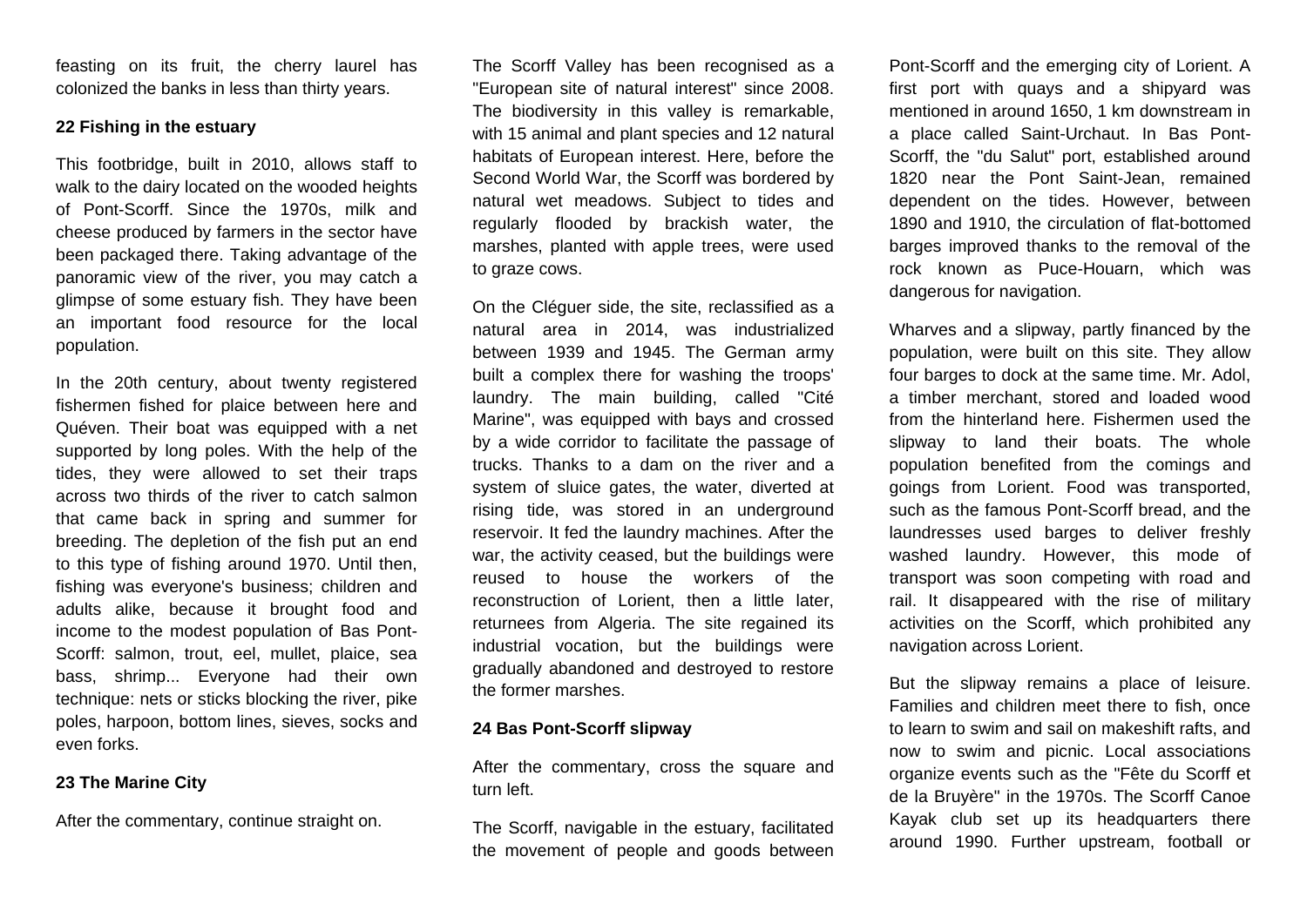boules were played in the grounds of the old school. Its prefabricated canteen was used for a long time to host events and meetings before being demolished.

#### **25 Rue du Pont Romain**

The street leading to the marshes changed completely in the 20th century. In the past, travellers stopped for the night at the "Hostellerie du Relais", a stagecoach station at the corner of the street. Its entrance, with stones cut to make it easier for barrels to pass through, is a reminder of it. It was also a butcher's shop before becoming the Maison du Scorff in 2004, the headquarters of the Syndicat du Bassin du Scorff, working to preserve the quality of the water in the watershed.

On the route of the old road from Vannes to Quimperlé, rue du Pont Romain still has houses from the end of the 16th and 17th century, such as the former post office and its neighbour further up at number 14. Many were converted and plaster-coated in the following centuries. At the crossroads with the rue des Moulins, an 18th century cross was raised on an older base. After the war, a row of timber-framed houses, from the Maison du Scorff to the bridge, were razed to the ground when the laundry was built.

Each house was inhabited by several families, each threshold housed a craftsman, a food business or a liquor store. The street, which was very busy, brought together the modest population of the lower Pont-Scorff in the

evening. Working in various jobs, living from fishing, laundry, seasonal work on farms, many had a garden in which to grow vegetables, a few poultry, sometimes roaming free in the street, and one or two cows. Needless to say, the neighbourhood was busy on weekends. Boys and girls wandered around in groups singing...... The "Bas-Pont-Scorff boys" had a reputation for being party-goers and fighters, especially against those from Haut Pont-Scorff.

#### **26 Notre-Dame de Bonne Nouvelle Chapel**

The chapel is open during the day, cross to visit. After the commentary, turn left towards the bridge.

Founded in 1235 by Eudon, Lord of Hennebont, Notre-Dame de Bonne Nouvelle chapel was restored in the 16th century and rebuilt in 1878 as indicated by the date on the west portal above the bell tower. It still has traces of Gothic architecture, including a flamed window from the 13th century to the south and a large flamboyant window from the 16th century in the choir.

Annexed by the Dukes of Brittany who owned the seigneury of Tronscorff en Cléguer, the building houses the tombs of the ducal family as can be seen by a 13th century recumbent known as "the lady of Tronchâteau". It also contains some furniture, a 17th century altarpiece, statues from the 18th and 19th centuries, an ex-voto boat, Saint-Pierre, a reminder that Bas-Pont-Scorff was once a fishing village. They came to seek protection in this sacred place, especially during the pardon of August 15, when the Virgin and the banners were led in procession.

#### **27 Rue Charles Renaud**

After the commentary, turn left after the square.

Around 1850, some houses were destroyed to build the road over the Pont Neuf. They were quickly replaced by tall houses built along the track. At the corner of the rue du pont Romain, is the Hôtel du Commerce, then the vast and comfortable Hôtel de Bretagne, which had a stable in the backyard, accessible via a paved corridor.

At the beginning of the 20th century, the wealthy population came here on holiday during the summer months. The banks of the Scorff River attracted the first tourists who strolled through the streets, wearing suits and hats for men, dresses and parasols for women. Some preferred the Hostellerie du Moulin des Princes, on a terrace by the river, boating or angling.

The most beautiful houses belonged to the local notables. It is also where the painter Charles Renaud regularly came to stay. Passionate about fishing, in 1958 he published the book "Histoire du pont et de la rivière", narrating life and fishing around the river. This magnificent family home with gardens was razed to the ground after it burnt down, to create a car park.